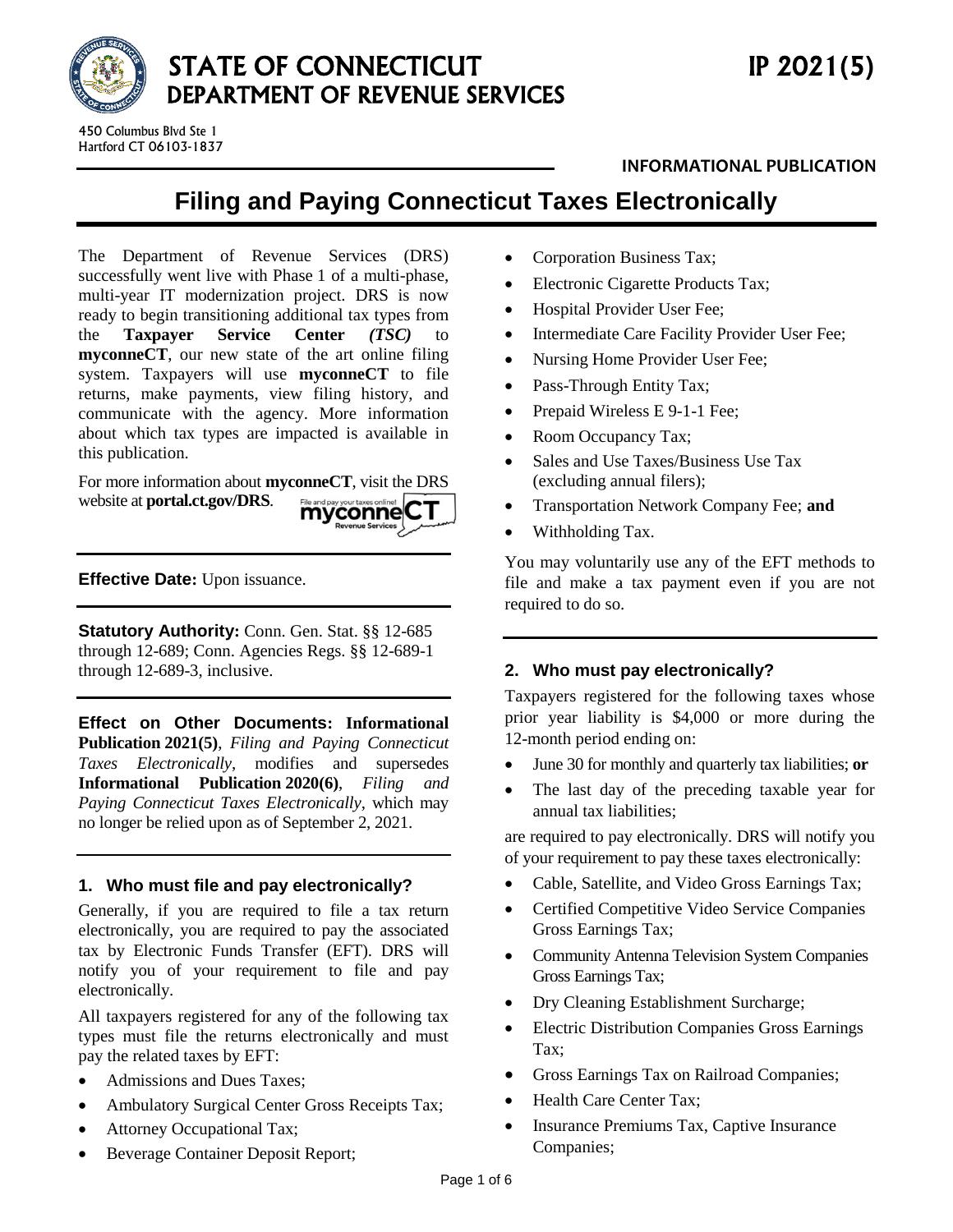- Insurance Premiums Tax, Domestic Companies;
- Insurance Premiums Tax, Risk Retention Groups;
- Insurance Premiums Tax, Nonresident and Foreign Companies;
- Monthly Tax Stamp and Cigarette Report Resident Distributor;
- Monthly Tax Stamp and Cigarette Report Nonresident Distributor;
- Motor Vehicle Fuels Distributor Tax;
- Municipal Gas Utilities, Gas Suppliers and Local Gas Distribution Companies Gross Earnings Tax;
- Nonadmitted Insurance Premium Tax;
- Petroleum Products Gross Earnings Tax;
- Satellite Companies Gross Earnings Tax;
- Solid Waste Assessment;
- Special Fuels Distributor Tax;
- Tobacco Products Tax;
- Tourism Surcharge on the Rental/Leasing of Passenger Motor Vehicles;
- Unrelated Business Income Tax; **and**
- Wholesale Alcoholic Beverages Tax.

# **3. How can I file and pay electronically?**

## **A. DRS myconneCT**

The following tax types are available to file and pay using **myconneCT:**

- Admissions and Dues Taxes;
- Captive Insurance Tax;
- Cigarette Dealer/Retailer;
- Cigarette Dealer/Vendor;
- Cigarette Distributor;
- Cigarette Manufacturer;
- Corporation Business Tax;
- Domestic Insurance;
- Dry Cleaning Surcharge;
- Electronic Cigarette Products Tax;
- Foreign Insurance;
- Guaranty Association Credit;
- Health Care Center:
- Income Tax Trust and Estate;
- International Fuel Tax Agreement Account;
- International Fuel Tax Agreement License Account;
- Motor Carrier Decals;
- Motor Vehicle Fuel Distributor;
- Nonadmitted Insurance Tax;
- Pass-Through Entity Tax;
- Petroleum Gross Earnings;
- Prepaid Wireless E 9-1-1 Fee;
- Rental Surcharge;
- Risk Retention Group;
- Room Occupancy Tax;
- Sales and Use Taxes/Business Use Tax;
- Special Fuel Tax;
- Tax Paid Motor Vehicle Fuel;
- Tobacco Products;
- Tourism Surcharge;
- Unrelated Business Income;
- Utility Companies Tax (Electric Distributor);
- Utility Companies Tax (Gas); **and**
- Withholding.

## Visit **[portal.ct.gov/DRS-myconneCT](https://portal.ct.gov/DRS-myconneCT)** for more information.

## **B. Taxpayer Service Center** *(TSC)*

The following tax types are available to file and pay using the *TSC* at **[portal.ct.gov/TSC](https://portal.ct.gov/TSC)**:

- Alcoholic Beverages;
- Bottle Deposit;
- Public Services Taxes;
- Attorney Occupational Tax; **and**
- Individual Income Tax.

## **C. Modernized e-File Program (MeF)**

DRS currently accepts Individual Income Tax, Pass-Through Entity Tax, Corporation Business Tax, and Trust and Estate Income Tax returns through the MeF Program.

## **D. Fed/State Employment Taxes Program (FSET)**

DRS participates in the FSET program through which you can initiate federal taxes, Connecticut withholding and unemployment compensation payments and file multiple government returns through the same portal.

# **4. What is the Modernized e-File Program?**

MeF is a web-based system using third-party software that allows electronic filing of corporate, individual, pass-through entity, and exempt organization returns through the Internet. MeF uses the widely accepted Extensible Markup Language (XML) format. This is an industry standard that is used when identifying, storing and transmitting data.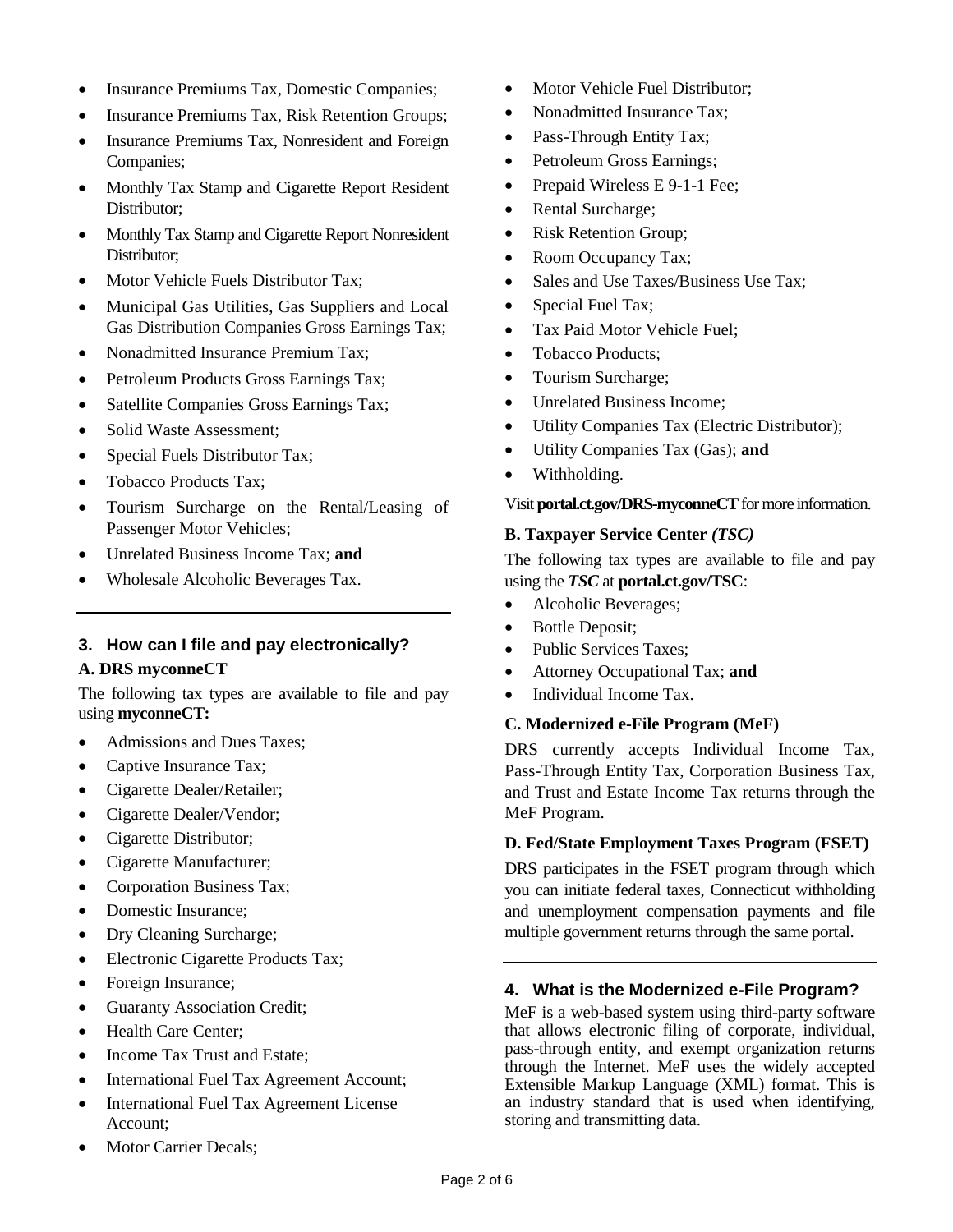## **5. What is the Fed/State Employment Taxes Program (FSET)?**

The FSET program is used by software developers, transmitters, and payroll service providers. It enables businesses to file payroll tax returns and make payments.

Transmission using the FSET system may be made by an individual employer or a third party, using the required XML format.

If your company is interested in using the FSET system for the quarterly filing of state and federal tax and wage reports and making employment tax payments ask your payroll company to contact DRS to get more information, or contact an Approved FSET Vendor.

# **6. How can I make payments by EFT?**

## **A. Automated Clearing House (ACH) Debit**

To make an ACH debit payment using **myconneCT**  or the *TSC* you must provide your banking information and authorize DRS to process the EFT by entering the payment amount and the date of transfer. Authorizing an ACH debit does not give DRS unrestricted access to your bank account. You must initiate any withdrawal transactions with your bank. The use of a secure password to access your **myconneCT** or *TSC* account ensures that only you can authorize DRS to process the transfer of funds from your bank account and that the funds are applied to the proper tax account.

You can also initiate ACH debit payments through FSET and MeF.

## **B. ACH Credit**

Initiate an ACH credit payment through your bank. In coordination with your bank, you format the payment, your Connecticut Tax Registration Number, the tax type, and the tax return filing period. You must ensure your bank can perform its part of the transaction using the ACH standard CCD+TXP format; otherwise, you must use the ACH debit method.

To receive detailed specifications for ACH credit payments, submit a completed **EFT-1**, *Authorization Agreement for Electronic Funds Transfer*.

## **C. Credit / Debit Card**

Credit and Debit card transactions for the following taxes may be processed through **myconneCT**:

- Admissions and Dues Taxes;
- Captive Insurance Tax;
- Cigarette Dealer/Retailer;
- Cigarette Dealer/Vendor;
- Cigarette Distributor;
- Cigarette Manufacturer;
- Corporation Business Tax;
- Domestic Insurance;
- Dry Cleaning Surcharge;
- Electronic Cigarette Products Tax;
- Foreign Insurance;
- Guaranty Association Credit;
- Health Care Center;
- Income Tax Trust and Estate:
- International Fuel Tax Agreement Account;
- International Fuel Tax Agreement License Account;
- Motor Carrier Decals;
- Motor Vehicle Fuel Distributor;
- Nonadmitted Insurance Tax:
- Pass-Through Entity Tax;
- Petroleum Gross Earnings;
- Prepaid Wireless E 9-1-1 Fee;
- Rental Surcharge;
- Risk Retention Group;
- Room Occupancy Tax;
- Sales and Use Taxes/Business Use Tax;
- Special Fuel Tax;
- Tax Paid Motor Vehicle Fuel;
- Tobacco Products:
- Tourism Surcharge;
- Unrelated Business Income;
- Utility Companies Tax (Electric Distributor);
- Utility Companies Tax (Gas); **and**
- Withholding.

#### *TSC*

- Attorney Occupational Tax; **and**
- Individual Income Tax.

You may elect to pay your tax liability using a credit card (American Express®, Discover®, Master Card®, Visa®) or comparable debit card. To pay by credit card or debit card, log in to your account in either **myconneCT** and select *Make a Payment*, or the *TSC*  and select *Make Payment by Credit Card*.

A convenience fee will be charged by the credit card service provider. The convenience fee is generally 2.35% of the payment amount, with a minimum charge of \$3.95. You will be informed of the amount of the fee and may elect to cancel the transaction. Your payment will be effective on the date that you make the charge. At the end of the transaction, you will receive a confirmation number for your records.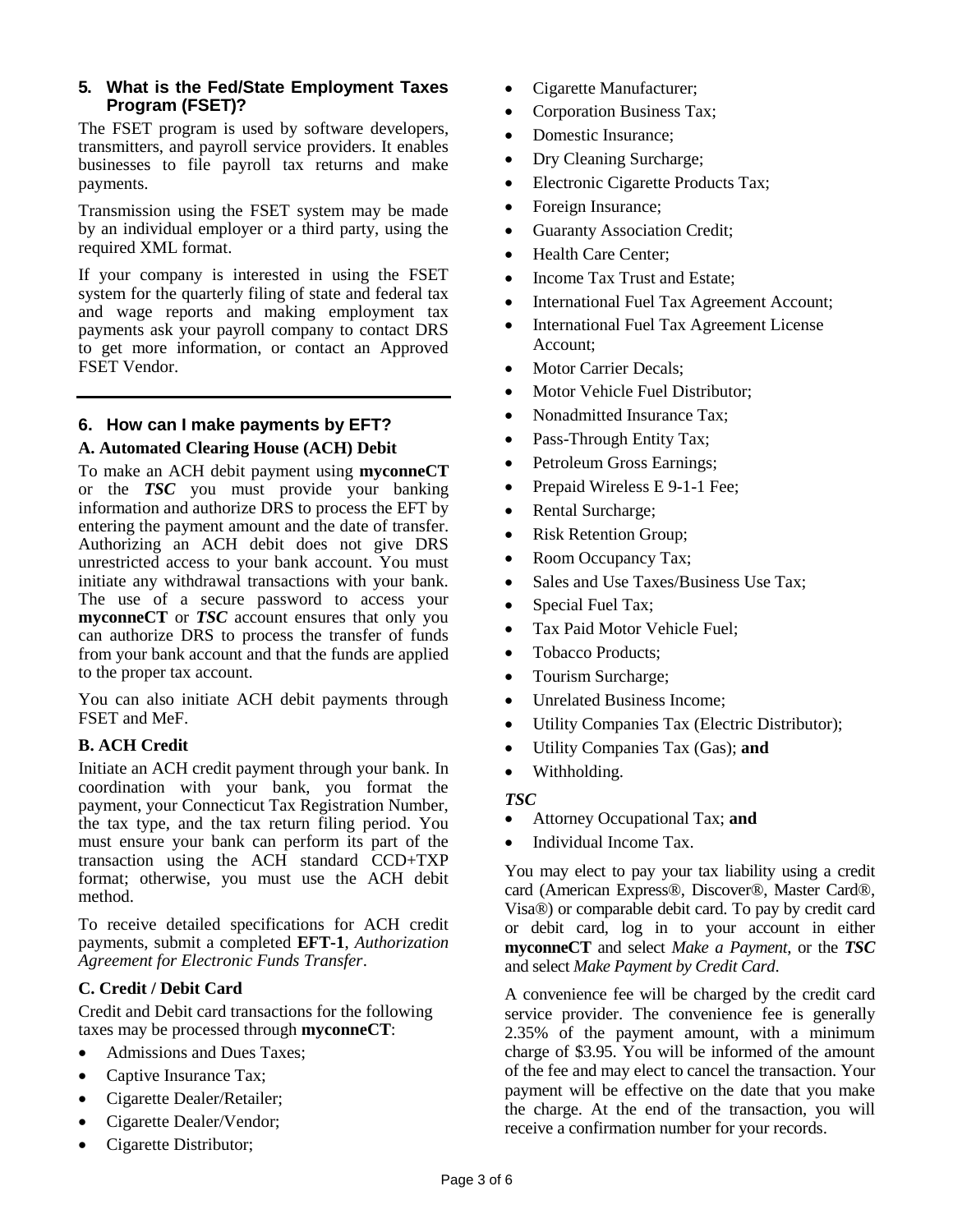#### **7. What if the funds for a payment come from an account outside the United States?**

In order to comply with federal electronic banking rules, payments initiated from an account outside the United States **must** be sent as an International ACH Transaction (IAT).

Whether you are using **myconneCT** or the *TSC*, you will be asked if your tax payment is being funded from a bank account outside of the United States. If so, you will need to provide information on your financial institution.

If you are initiating an ACH credit, this transaction must be formatted as an IAT. Contact your financial institution for additional information.

# **8. What if I don't have a U.S. bank account?**

To initiate an ACH debit payment through either **myconneCT** or the *TSC* you will need to use a 9 digit numeric routing number that is acceptable through the Automated Clearing House (ACH). If you are unable to obtain a routing number through your financial institution, contact your financial institution to see if they are able to initiate an ACH credit to DRS.

#### **9. How do I know that I successfully filed and paid electronically?**

Both **myconneCT** and the *TSC* will provide a confirmation number. Once you receive this number, your tax return is filed. Your printable copy of the return will specify the payment amount.

#### **10. How do I ensure my electronic payment is received on time?**

You must initiate your electronic payment on or before the due date for it to be considered timely. For ACH debit transactions, you determine the date of withdrawal by the payment date you enter when you initiate your transfer. Your payment will not be withdrawn from your account until the date you specify as a payment date.

For ACH credit transactions, you must coordinate with your financial institution to ensure a timely payment.

For credit card transactions, your payment will be effective on the date you make the charge.

If the due date falls on a Saturday, Sunday, or legal holiday, the payment will be considered timely if filed by the next business day. The current year's holiday schedule is available on the DRS website.

**If an emergency prevents you from making a timely EFT payment**, you should contact the DRS E-Commerce Unit at 860-297-4973 **immediately** for instructions. You may be permitted to make your payment using the Fedwire method.

# **11. Is there a penalty for a late EFT payment?**

Yes. The late payment penalty for electronic filers has been changed from a graduated rate to a flat percentage. The late payment penalty is 10% for all tax types other than Sales and Use Taxes, which is 15%.

Interest is charged at the rate of 1% per month or fraction of a month from the due date of the tax until the tax is paid in full.

If payment is delayed for reasons beyond your control, you may request a waiver of the penalty by submitting a completed **Form DRS-PW**, *Request for Waiver of Civil Penalty*. See **Policy Statement 2019(3)**, *Requests for Waiver of Civil Penalties*.

This penalty does not apply to estimated corporation business tax payments that are required to be made by EFT. If an estimated payment is late, you may be subject to interest for the underpayment of tax when you file your return for the taxable year.

## **12. May I pay by check if I am required to pay by EFT?**

No. Payment by check does not relieve you of the requirement to pay by EFT and subjects you to a noncompliance penalty of up to 10%, regardless of when DRS receives the payment.

The following graduated penalty amounts will apply if you fail to remit payments electronically:

- First offense  $-10\%$  penalty on the amount of the required tax payment, but not more than \$2,500;
- Second offense  $-10\%$  penalty, but not more than \$10,000; **and**
- Third and subsequent offenses 10% penalty.

When initiating a payment through your financial institution's online banking system you **must** verify that your financial institution is sending an EFT, not a check.

## **13. Can I schedule a future payment with my filing?**

Yes. Both **myconneCT** and the *TSC* default the payment date to the date of filing. You have the option to change the payment date to any date up to the due date.

#### **14. Is a penalty imposed for the late filing of a tax return if payment of the tax is made timely?**

The Commissioner of Revenue Services may impose a \$50 penalty for the late filing of any return or report required by law to be filed.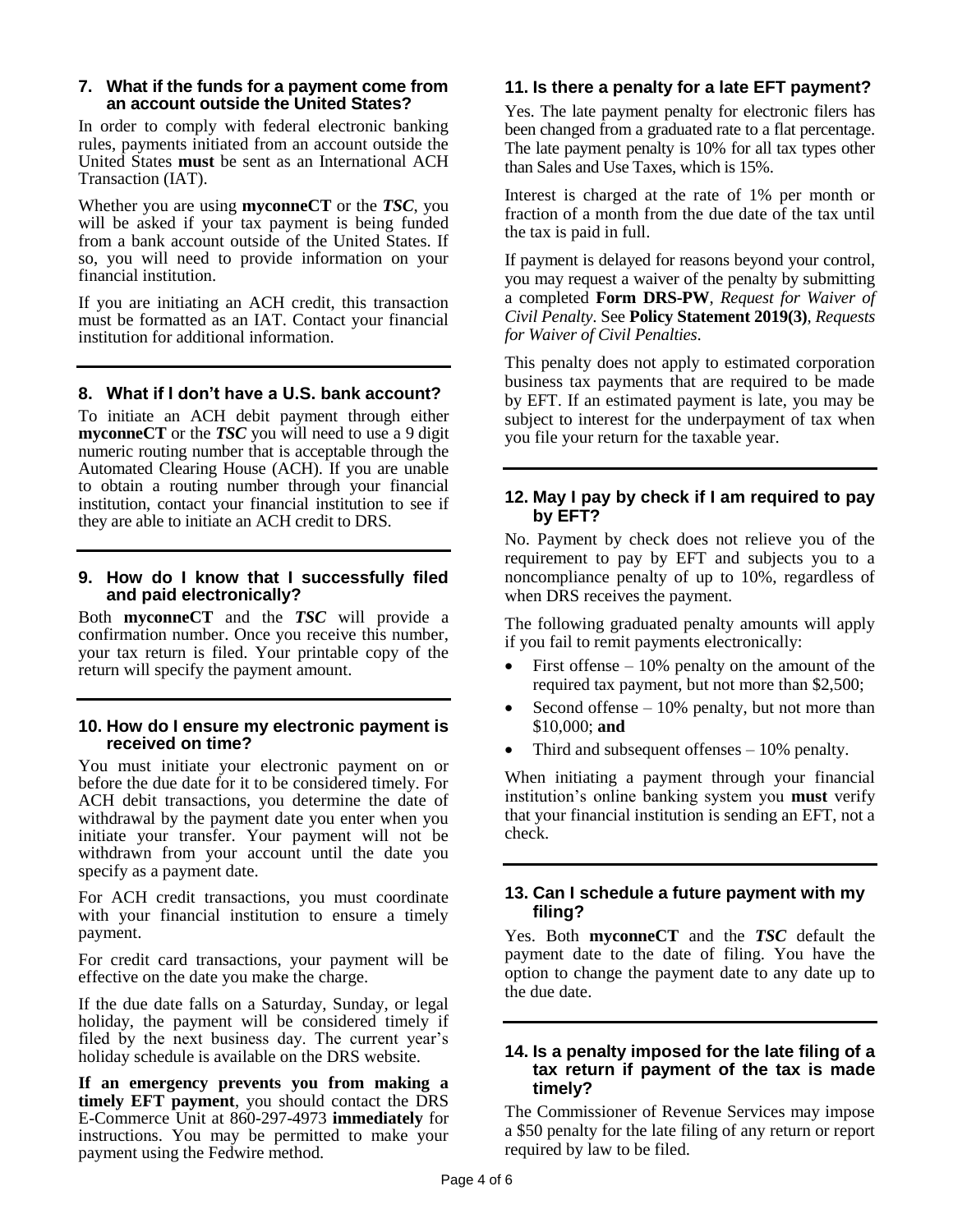# **15. Is it possible to cancel or correct an EFT?**

Yes. Both **myconneCT** and the *TSC* gives you the ability to cancel payments up to one banking day prior to the effective date. For an ACH credit transaction, follow your bank's instructions.

# **16. May I pay a tax bill electronically?**

Yes. You may pay tax bills using **myconneCT** or the *TSC* by logging into either system and selecting the *Make Payment Only* option. You may also pay bills by remitting an ACH credit EFT or by making a credit card payment.

#### **17. Can I make electronic bill payments and estimated payments for Individual Income Tax if I do not have a login for the** *TSC***?**

Yes. Go to **[portal.ct.gov/TSC](https://portal.ct.gov/TSC)**, select the *Individual*  button and choose from the menu on the left side of that webpage.

#### **18. Are there tax returns that I can file without creating a myconneCT account?**

Yes. After entering certain information into **myconneCT**, you can file the Annual Summary and Transmittal of Information Returns (for Form 1099-MISC and associated Form CT-1096) without a **myconneCT** login.

Go to **[portal.ct.gov/DRS-myconneCT](https://portal.ct.gov/DRS-myconneCT)**

## **19. Are there tax returns that I can file without creating a** *TSC* **account?**

Yes. After entering certain information into the *TSC*, you can file and/or pay the following taxes without a *TSC* login:

- Attorney Occupational Tax Return;
- Individual Income Tax Estimates and Extensions; **and**
- Bill payments.

Go to **[portal.ct.gov/TSC](https://portal.ct.gov/TSC)**, select the *Business* or *Individual* button and choose from the menu on the left side of that webpage.

#### **20. How do I electronically file an Individual Income Tax return?**

You may file your Individual Income Tax return by logging onto the *TSC* at **[portal.ct.gov/TSC](https://portal.ct.gov/TSC)** and selecting the *Individual* button. Certain restrictions may apply. DRS also accepts Individual Income Tax returns filed through third-party software.

# **21. Can I amend tax returns electronically?**

Yes, the following business tax returns may be amended electronically using **myconneCT**:

- Admissions and Dues Taxes;
- Captive Insurance Tax:
- Cigarette Dealer/Retailer;
- Cigarette Dealer/Vendor;
- Cigarette Distributor;
- Cigarette Manufacturer;
- Corporation Business;
- Domestic Insurance Tax;
- Dry Cleaning Surcharge;
- Electronic Cigarette Products Tax;
- Foreign Insurance;
- Guaranty Association Credit;
- Health Care Center:
- Income Tax Trust and Estate;
- International Fuel Tax Agreement Account;
- International Fuel Tax Agreement License Account;
- Motor Carrier Decals:
- Motor Vehicle Fuel Distributor;
- Nonadmitted Insurance Tax;
- Pass-Through Entity Tax;
- Petroleum Gross Earnings;
- Prepaid Wireless E 9-1-1 Fee;
- Rental Surcharge;
- Risk Retention Group;
- Room Occupancy Tax;
- Sales and Use Taxes/Business Use Tax;
- Special Fuel Tax;
- Tax Paid Motor Vehicle Fuel;
- Tobacco Products;
- Tourism Surcharge;
- Unrelated Business Income;
- Utility Companies Tax (Electric Distributor);
- Utility Companies Tax (Gas); **and**
- Withholding.

The following business tax returns may be amended electronically using the *TSC*:

- Ambulatory Surgical Center Gross Receipts Tax Return;
- Beverage Container Deposit Report;
- Hospital Provider User Fee;
- Nursing Home Provider User Fee; **and**
- Intermediate Care Facility Provider User Fee.